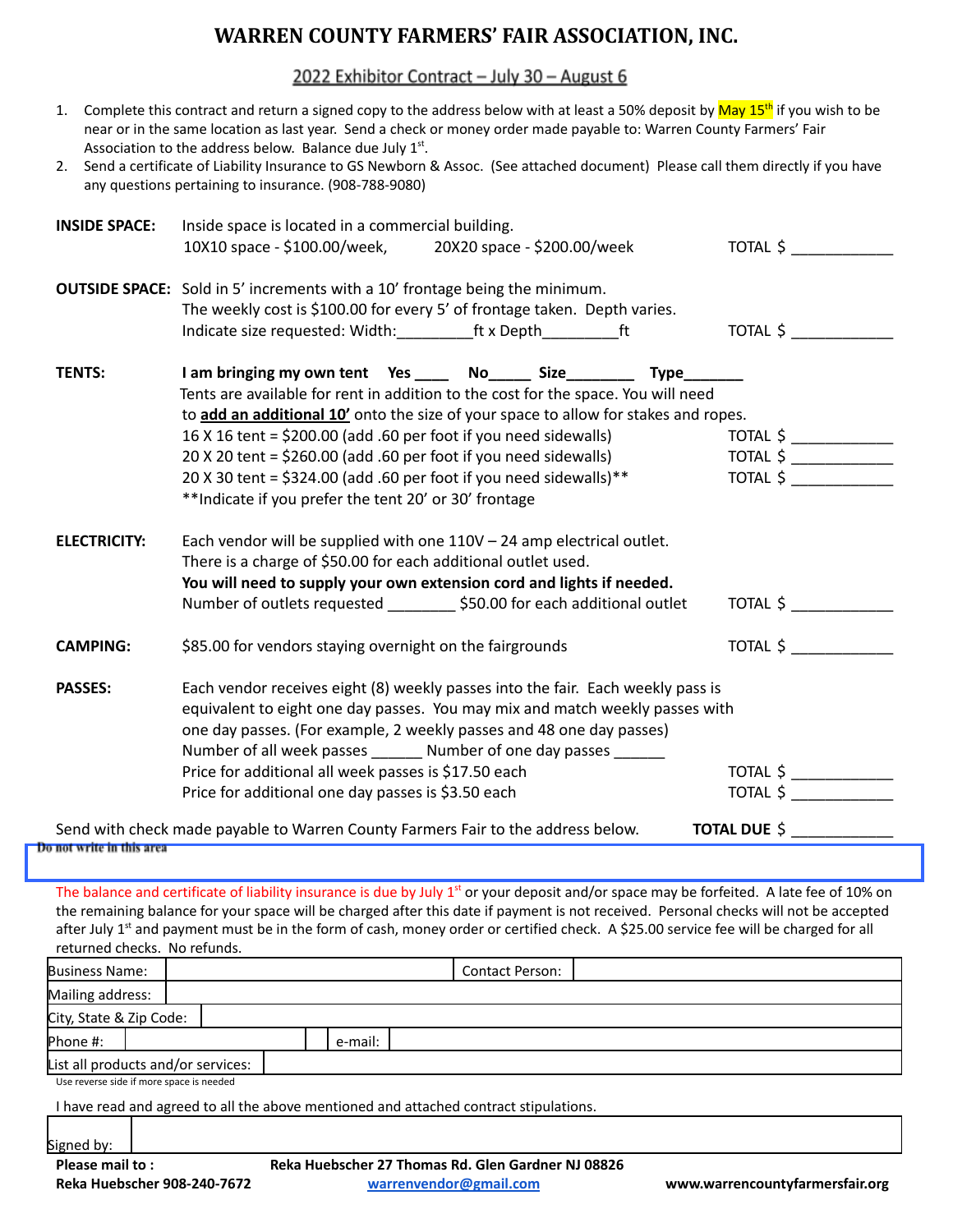# **WARREN COUNTY FARMERS' FAIR ASSOCIATION, INC.**

## **July 30 – August 6, 2022**

Please take a moment to review these instructions. Many of your questions will be answered below. We are looking forward to another enjoyable and successful Fair season.

- **1. FAIR HOURS:** 3:00pm 10:00pm during the weekdays and 12:00pm to 10:00pm during the weekends. Vendors need to be opened during the hours of the fair.
- 2. **LOCATION:** Return completed contract with at least a 50% deposit and the tent rental fee (if applicable) to reserve a space at the fair. If you are a returning vendor and wish to reserve the same space you had last year or in the general area, I need to receive the contract along with payment by  $\text{May } 15^{\text{th}}$ . I start assigning spaces after April  $15^{\text{th}}$  to new vendors or to those vendors that request to move so if you want to be in or near your same spot, make sure I receive your contract by this date. Balances for spaces are due by July 1<sup>st</sup>. A late fee of 10% on the cost of your space will be charged after this date. Personal checks are not accepted after July 1<sup>st</sup>. Payment will then need to be by money order, certified check or cash. A letter to confirm your acceptance as a vendor will be sent to you upon receipt of your contract and deposit. Spaces are not permitted to be subcontracted. All fees are non-refundable.
- 3. **TENTS:** If you are supplying your own tent, please make sure that it fits in the space you have requested. **(i.e. If you have a tent that takes up 11 feet you will need to rent a 15 foot space).** Please remember that you may have a vendor directly next to you. Your display needs to be set-up at least **5** feet back from the walkway – including overhangs. You will be asked to move if you do not conform to this request. If you are renting a tent from us, please add on an additional 10 feet of space to allow for stakes and ropes.
- 4. **INSURANCE:** You must send a Certificate of Insurance to **G.S. Newborn & Associates, Inc., PO Box 2507, Flemington, NJ 08822.** (fax 908-788-9371) **Please see additional insurance information and waiver**
- 5. If sending a certificate, please be sure you conform to the following rules:
	- Mail certificate to the address above, or e-mail [nicole@newborninsurance.com](mailto:nicole@newborninsurance.com) or fax to 908-788-9371.
	- − Specify the certificate holder to be: Warren County Farmers' Fair Association, Inc.
	- − Be sure the effective dates cover the period of the Fair.
	- For additional information, please see paragraph #1 of Terms and Conditions of Contract (enclosed).

If you do not provide a Certificate of Insurance or the Insurance Request Form prior to Fair set-up time, you will not be admitted to the Fair and your contract will be voided. All fees are NON-REFUNDABLE. **If you have any questions in regards to the insurance stipulations, please call G.S. Newborn directly at 908-788-9080.**

- 6. **OVERNIGHT:** Overnight accommodations and camping space: Limited space available. Indicate on your contract application if you plan on staying on the fairgrounds overnight. There will be a charge of \$85.00.
- 7. **PASSES:** Complimentary passes for entry into the fair will either be mailed with your confirmation letter or given to you when you arrive for set-up. Additional one-day passes may be purchased at  $\frac{1}{2}$  price for our vendors at \$3.50 each. If you do not have a pass, you will be charged full admission price into the Fair. You can also exchange your "all week" passes for "one day" passes. Each "all week" pass is equivalent to 8 "one days". This needs to be done by July  $15<sup>th</sup>$ . We also have season passes available to our vendors at half price of \$17.50 each. Each pass allows one person into the fair. Please make sure the people working your booth are supplied passes or they will be charged at the gate.
- 8. **ITEMS NOT ALLOWED:** Exploding devices, smoke bombs, bag bombs, knives of any kind, blow darts, weapons or items that cause litter or odor on the fairgrounds are not permitted. The sale of CBD and related products are not permitted.
- 9. **ELECTRICITY:** One 110V 24 amp electrical outlet is included per vendor. There will be a charge of \$50.00 for each additional outlet used. You will need to supply your own extension cord and lights if needed. Electricity to the fairgrounds will be turned off one week after the fair ends. You are responsible for removing all items from the fairgrounds by that time.
- 10. **VEHICLES:** Please be advised that cars are not permitted on the fairgrounds during fair hours. If you plan on leaving your vehicle on the fairgrounds, it must be on the spot that is assigned to you. You will have to pay an additional fee if you do not abide by this.

Read and accepted by \_\_\_\_\_\_\_\_\_\_\_\_\_\_\_\_\_\_\_\_\_\_\_\_\_\_\_\_\_\_\_\_\_\_ Date:\_\_\_\_\_\_\_\_\_\_\_\_\_\_\_\_\_\_\_\_\_\_\_\_\_\_\_\_\_\_\_\_\_\_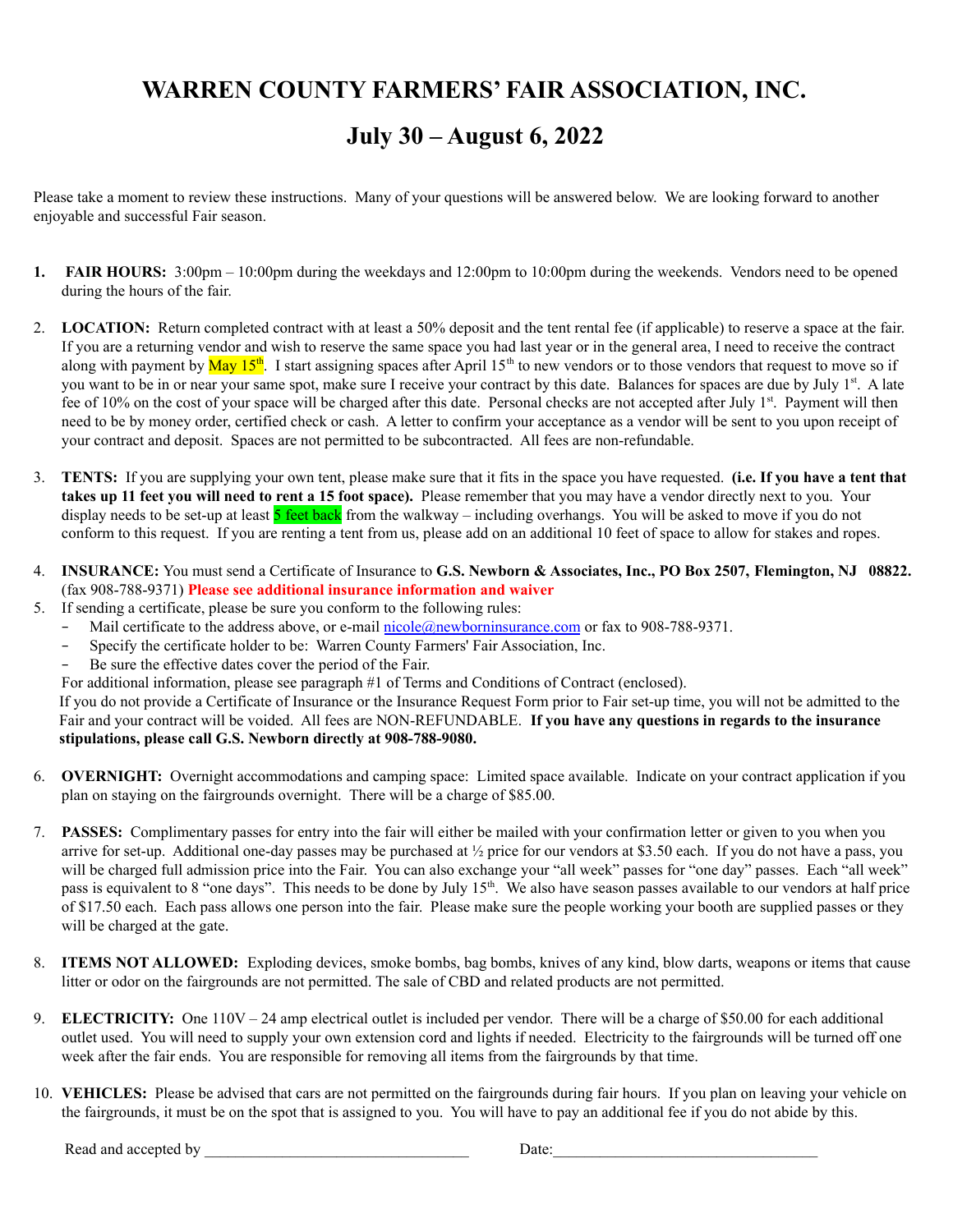## **ADDITIONAL INSURANCE INFORMATION FOR 2022**

NAME OF PARTICIPATING VENDOR

### TERMS AND CONDITIONS OF CONTRACT - changes

1. The concessionaire, at his own cost and expense, shall procure and maintain insurance as follows: (1) Workers Compensation Insurance coverage for statutory coverage as required. (2) General Liability Insurance for Bodily Injury, Property Damage, and Personal Injury Liability with a limit of no less than \$1,000,000 per occurrence and with a General Aggregate of no less than \$2,000,000. Warren County Farmers' Fair Association, Inc., 165 County Route 519 South, Belvidere, New Jersey 07823 shall be named as Additional Insured and Certificate Holder for ongoing and completed operations, on a primary and non-contributory basis. A waiver of subrogation in favor of the Warren County Farmer' Fair Association, Inc. shall be included on the General Liability insurance policy. A certificate of insurance showing evidence of this coverage must be submitted prior to arrival for set-up at the fairgrounds. The certificate must show evidence of additional insured status, primary and non-contributory coverage for the additional insured, and a waiver of subrogation.

Note: Insurance Certificates shall be received prior to July  $1<sup>st</sup>$ . Certificates are to be mailed, emailed – [stacey@newborninsurance.com](mailto:stacey@newborninsurance.com), or faxed directly to our insurance consultants as follows: G. S. Newborn & Associates, Inc., PO Box 2507, Flemington, NJ 08822. Fax 908-788-9371; Telephone 908-788-9080. Please do not make our insurance agent the certificate holder.

2. The concessionaire shall defend, indemnify, and hold harmless the Warren County Farmers' Fair Association, Inc., its Directors, Employees, Agents, and Volunteers against all loss, cost, and damages on account of injury to persons or property occurring in the performance of this agreement, together with all attorney's fees incurred by the Warren County Farmers' Fair, its Directors, Employees, Agents, and Volunteers, or upon their account.

The concessionaire waives all rights of recovery against the Warren County Farmers' Fair Association, Inc. for all property or casualty losses. The concessionaire further waives any claim against the Warren County Farmers' Fair, Inc. arising from a communicable disease of any nature including but not limited to the virus severe acute respiratory syndrome coronavirus 2 (SARS-Co-V-2), which is responsible for Coronavirus Disease (COVID-19), and/or any mutation or variation thereof.